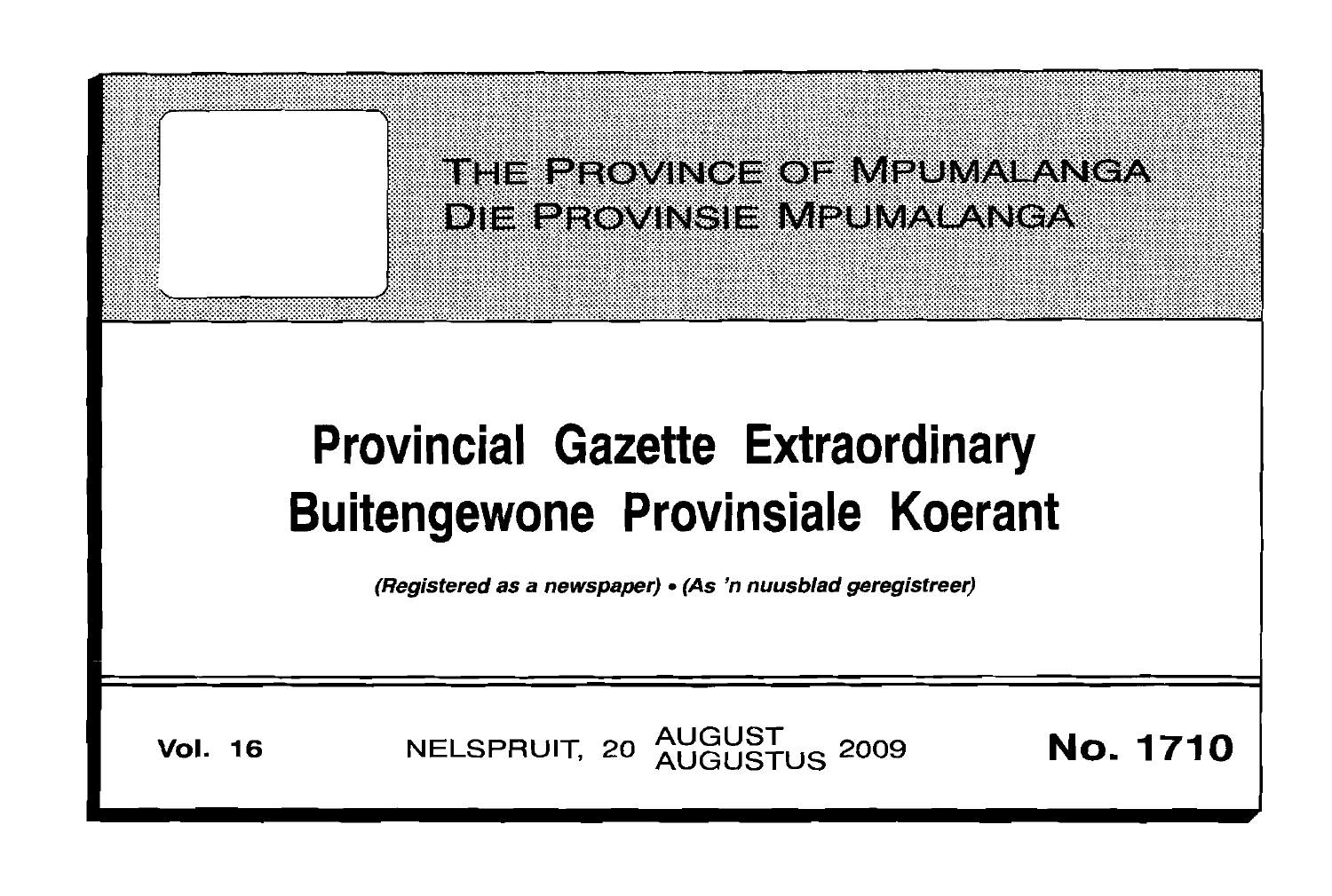# **CONTENTS • INHOUD**

|   | ey v          |
|---|---------------|
| ٠ | ۰,<br>-<br>۰, |

Page Gazette No. No.

#### **PREMIER'S NOTICES**

|  | 1710 |
|--|------|
|  | 1710 |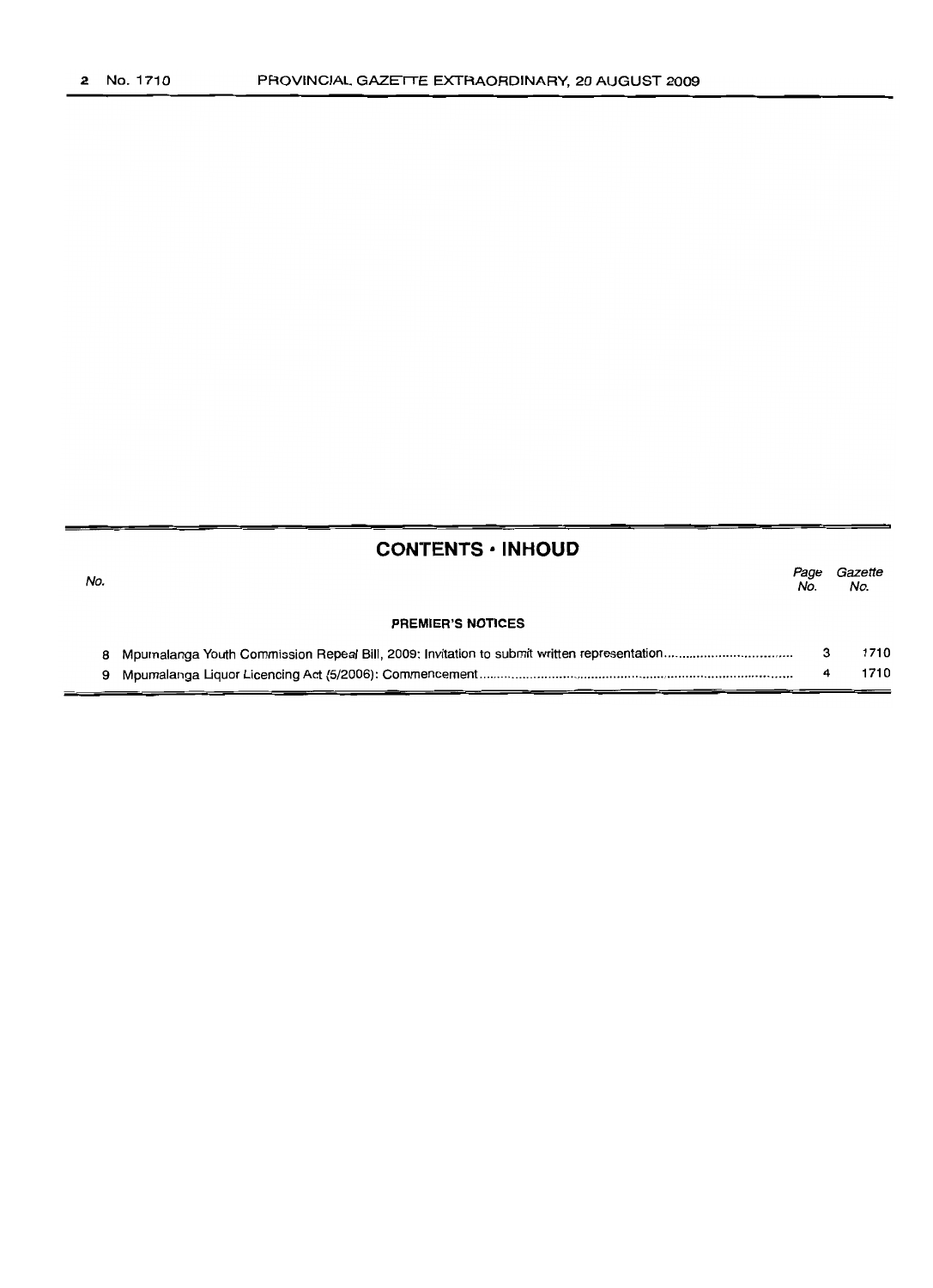# **PREMIER'S NOTICES**

No. 8,2009

### **OFFICE OF THE PREMIER**

#### **MPUMALANGA YOUTH COMMISSION REPEAL BILL, 2009**

I, David Dabede Mabuza, in my capacity as Premier of the Province of Mpumalanga. hereby publish, in accordance with Rule 150(1 )(a) of the Rules and Orders of the Mpumalanga Provincial Legislature, the Mpumalanga Youth Commission Repeal Bill, 2009, for public comment.

Interested persons and institutions are invited to submit written representation on the said Bill, **to reach** the Office of the Premier by no later than **7 September 2009.**

All submissions must be addressed to:

Ms. AT Mngqibisa State Law Advisers Office of the Premier Private Bag X11291 **NELSPRUIT** 1200

You can contact Ms. AT Mngqibisa at:

Fax: (013) 7662480 Tel: (013) 7662007/2013 E-mail: amagagula@mpg.gov.za

**D.D MABUZA PREMIER: MPUMALANGA PROVINCE DATE: 12 August 2009**